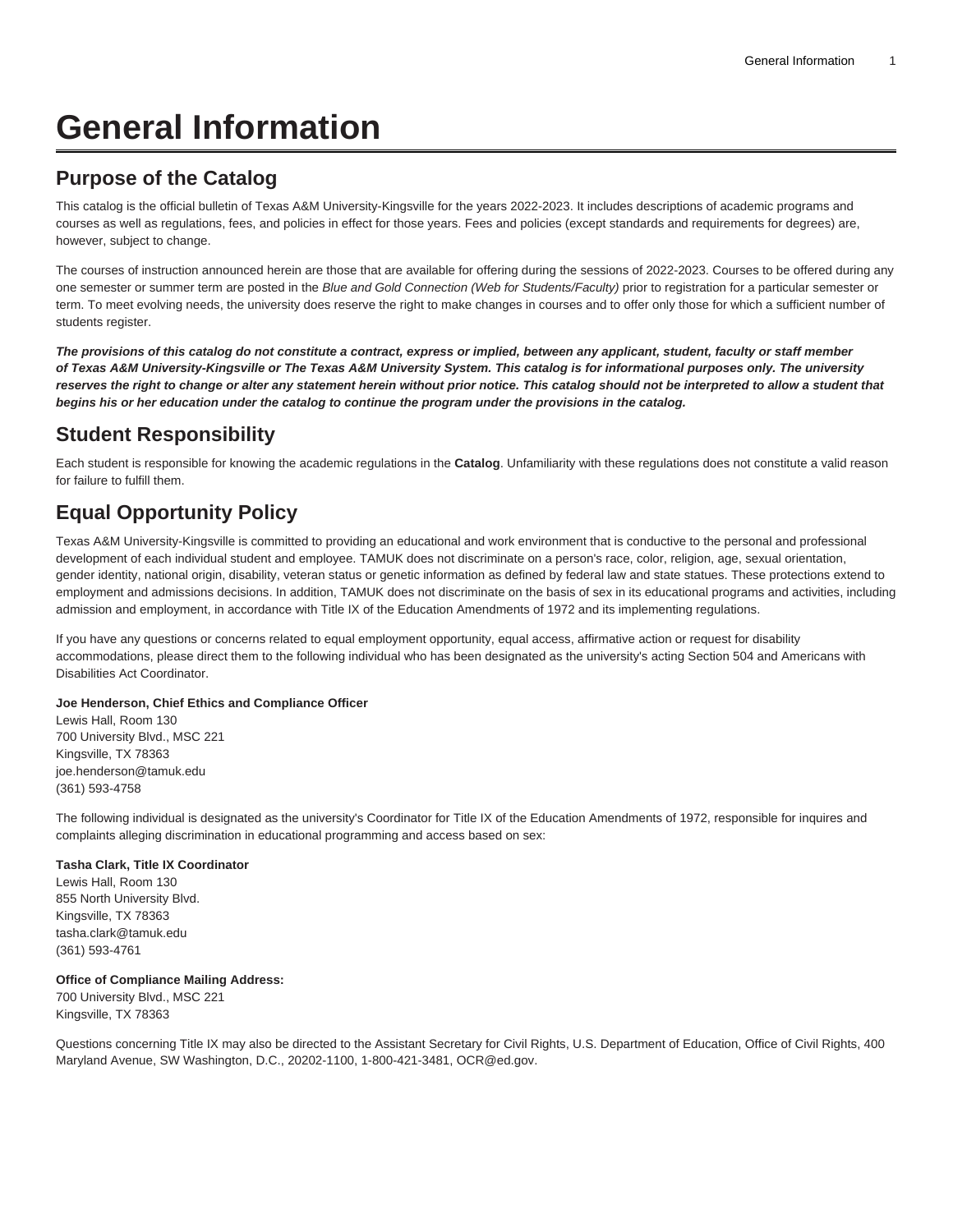## **Family Educational Rights and Privacy Act of 1974 and Amendments Thereto**

This act is designated to protect the privacy of education records, to establish the right of students to inspect and review their education records and to provide guidelines for the correction of inaccurate or misleading data through informal and formal hearings. Students have the right to file complaints with the Family Educational Rights and Privacy Act Office (FERPA) concerning alleged failures by the institution to comply with the act.

Texas A&M University-Kingsville accords all rights under the law to all students. No one outside the institution shall have access to nor will the institution disclose any information, other than directory information, from a student's education records without the written consent of the student, except to personnel within the institution, to officials of other institutions in which the student seeks to enroll, to persons or organizations providing student financial aid, to accrediting agencies carrying out their accreditation function, to persons in compliance with judicial order and to persons in an emergency in order to protect the health or safety of students or other persons. All these exceptions are permitted under the Act.

In compliance with the Family Educational Rights and Privacy Act of 1974, information classified as "Directory Information" may be released to the general public without the consent of the student. The following is designated as directory information:

Student's name, a local and home address, telephone number, major or minor, enrollment status (e.g., undergraduate or graduate, full-time or parttime), classification, participation in officially recognized activities and sports, weight and height of members of athletic teams, dates of attendance, degrees, honors, and awards received, and most recent educational agencies or institutions attended.

Students reserve the right to suppress any information from being released without their consent. Any student wishing to withhold any or all of this information should notify the Office of the Registrar. The university assumes that failure on the part of any student to specifically request the withholding of directory information indicates individual approval for disclosure.

### **Standards of Campus Conduct**

Members of the university community assume full responsibility for compliance with Texas laws and for proper self-conduct. In addition to behaving according to the ordinary conventions of adult society, members of the university community are bound by university rules and regulations conducive to creating a positive campus atmosphere and general academic well-being.

The code for student conduct is set forth in the Student Handbook. Specific attention is given there to rules addressing academic misconduct, hazing, sexual harassment and substance abuse, including alcohol abuse and the illicit use of drugs. Grievance procedures and guidelines for sanctions are outlined.

Standards of conduct for university employees are detailed in the Texas A&M University System Policies. The Texas A&M University-Kingsville Faculty Handbook sets forth rules and regulations governing academic freedom and responsibility, sexual harassment, substance abuse, conflict of interests, research policies and other professional issues. Grievance procedures are set forth there.

In order to create a healthy and pleasant atmosphere, a campus-wide smoking policy designates only certain areas for smoking.

#### **Hazing**

The Education Code defines hazing as "any intentional, knowing, or reckless act occurring on or off the campus of an educational institution, by one person or acting with others, directed against a student, that endangers the mental or physical health or safety of a student for the purpose of pledging, being initiated into, affiliating with, holding office in, or maintaining membership in an organization." The statute contains a list of conduct which constitutes hazing.

Hazing is a criminal violation under Texas law. A person may be found guilty of criminal conduct for hazing, encouraging hazing, permitting hazing, or having knowledge of the planning of hazing incidents and failing to report in writing his/her knowledge to the Dean of Students.

Both failing to report hazing and hazing that does not result in serious bodily injury are Class B misdemeanors. Hazing that results in serious bodily injury is a Class A misdemeanor. Hazing resulting in a death is a state jail felony. An organization found guilty of hazing may be fined \$5,000 to \$10,000 or, for incidents causing personal injury or property damage, an amount double the loss or expenses incurred because of the hazing incident.

It is not a defense to prosecution that the person hazed consented to the hazing activity.

Any person reporting a specific hazing incident to the Dean of Students or other appropriate institutional official is immune from civil and criminal liability unless the report is in bad faith or malicious.

This state law does not limit or affect the right of an educational institution's right to enforce its own penalties against hazing.

#### **Student Right-to-Know and Campus Security Act, Public Law 101-542 and Amendments Thereto**

This act is designed to provide prospective or entering students with information concerning: